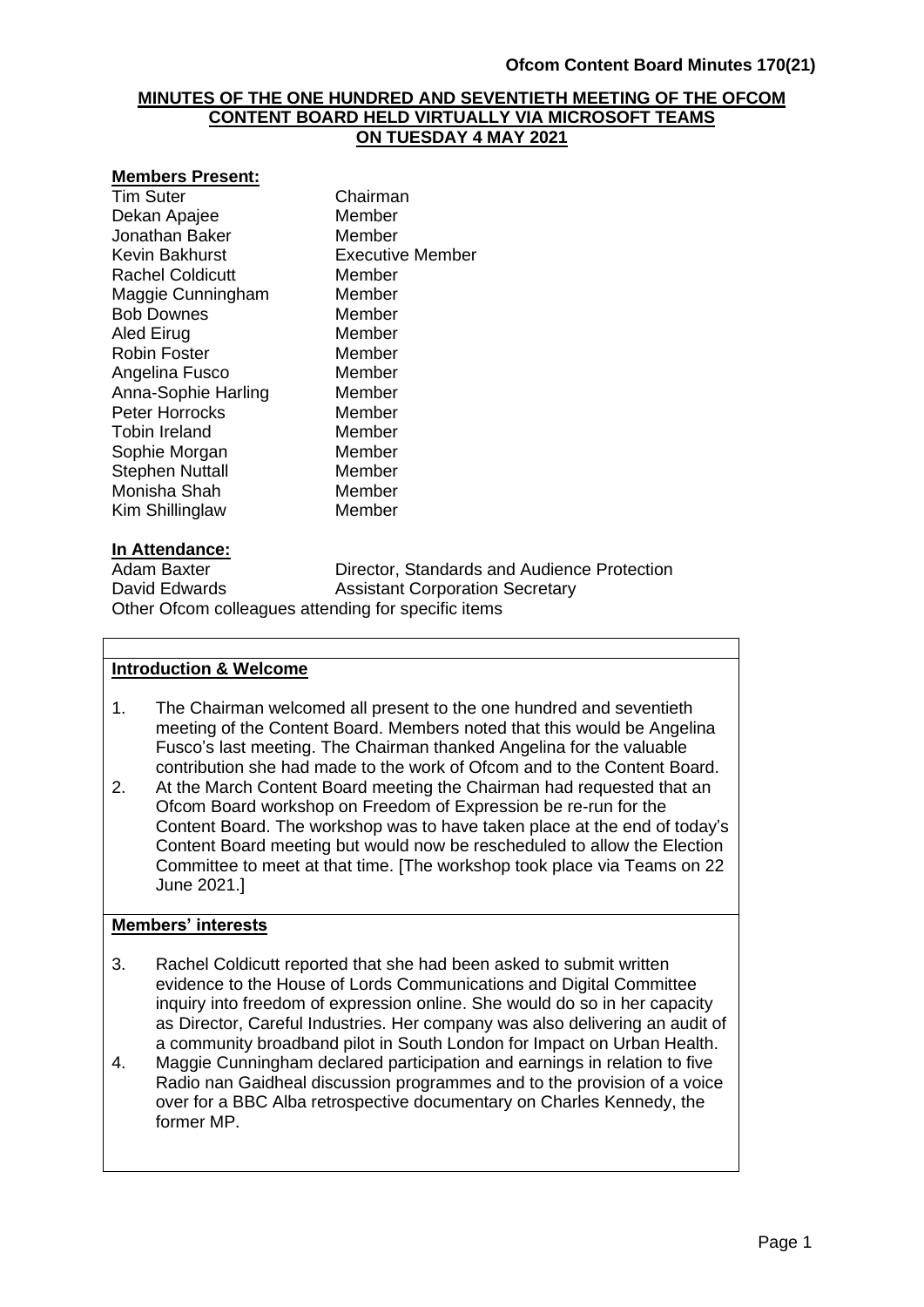# **Minutes of the Content Board Meeting held 30 March 2021 – CB Minutes 169(21), Actions List and Matters Arising**

- 5. The minutes of the Content Board meeting held on 30 March 2021 were agreed as a true and accurate record for signature by the Chairman.
- 6. The proposed session for members to discuss PSM prominence and availability would take place on 14 May. A session for Nations Content Board members on PSM in the nations and regions would take place before the next meeting [It took place on 2 June].
- 7. There remained two outstanding actions, to schedule discussions about due impartiality and on broadcasting strategy.
- 8. There were no other matters arising.

# **Chairman's update**

9. The Chairman reported on recent discussions of the Ofcom Board and focussed on the main areas of work.

# **Broadcast and Online Content Group Policy updates – CB 13(21)**

- 10. Members had received a paper providing an update on key policy and project areas in the Broadcast and Online Content Group.
- 11. Members were updated further on a wide range of topics, including:
	- Online harms; the Draft Online Safety Bill was expected to be presented to Parliament in the next week, following soon after the Queen's Speech.
	- It was noted that DCMS had been minded to remove a planned Bill exemption for financial harms, with potential implications for both Ofcom and the Financial Conduct Authourity.
	- In relation to Ofcom's online safety work programme, good progress was being made in recruitment of additional Ofcom colleagues.
	- Standards and Audience Protection; it was noted that Ofcom had imposed a further sanction on Loveworld, a religious television service, for breaching broadcasting rules.
	- A pre-action protocol letter had been received from China Global Television Network Corporation (CGTNC) stating that it was considering applying to judicially review Ofcom's decision not to transfer the Star China Media Limited licence to CGTNC. Ofcom had replied disputing the merits of any such action.
	- The Ofcom Election Committee had convened on 23 April 2021 to consider a due impartiality complaint from the Alba Party in relation to the BBC's coverage of the Scottish Parliamentary Election. The complaint was not upheld and the decision published on 28 April.
	- It was noted that an invitation to tender had been sent to academics for research into TV coverage of devolved and national issues in the main news bulletins during the course of the pandemic, including the reporting of COVID and health measures.
	- Local TV; it was noted that during the pandemic local content had diminished on most local TV stations.

#### **Key themes and emerging lessons learned from the Content Board's input on editorial standards work – CB 14(21)**

12. The Content Board was invited to discuss the latest update, to be provided to the Ofcom Board at its June 2021 meeting, on key themes and emerging lessons from editorial standards work up to 31 March 2021. The updates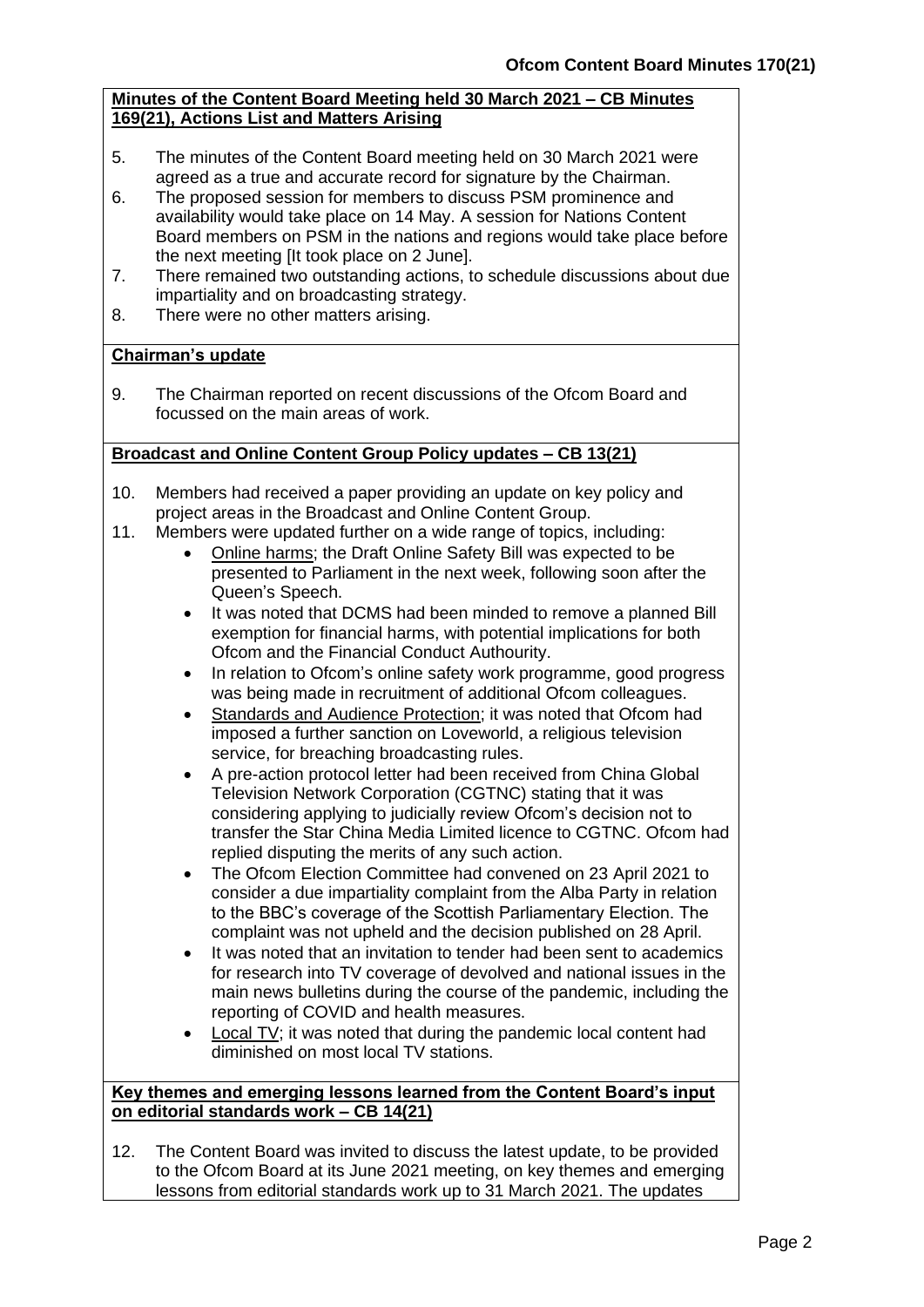were designed to inform the Ofcom Board of ongoing activity in this area and to seek its views on any proposed changes going forward.

- 13. Members discussed a range of issues including:
	- whether an increase in volumes meant that Ofcom needed to re-think its approach to handling standards complaints, whilst noting that the issues most complained about were sometimes found to be without merit and therefore not pursued (whilst still requiring Ofcom resource) and perhaps reflecting a mis-match between public perceptions and Broadcasting Code rules;
	- the need to keep the approach to broadcast complaints in mind as Ofcom assumed online safety responsibilities;
	- in relation to the Broadcasting Code, work could be required to enhance public understanding of the rules;
	- it was suggested that it could be a good time to consider re-designing the complaints interface, including providing answers to common queries before a complaint was made and thinking about how complaints were acknowledged, eg to explain when a complaint was outwith the Code, and monitoring the Ofcom landing page could help provide data on who complained and why;
	- it was noted that digital communication made complaints/campaigns easier and could sometimes encouraged a 'cancel culture', ie some viewers or listeners did not like something and so felt it should not be 'on air';
	- freedom of expression needed to be taken into account, and whilst some people might find something unacceptable that did not mean that it could not be said;
	- the use of technology to help understand/analyse complaints; and
	- the positive value of Ofcom publishing its full reasoning in 'not pursued' decisions and giving Ofcom's rationale for not investigating an issue in plain English.
- 14. Members comments were noted and would be taken into account in any revision of the update to be submitted to the Ofcom Board.

# **Future of Public Service Media – Small Screen: Big Debate – CB 15(21)**

- 15. The Executive provided members with details of the 100+ consultation responses to the SS:BD consultation, which closed on 16 March 2021, and discussed emerging thinking on what was likely to be included in a statement of recommendations to the UK Government, in the Summer.
- 16. Issues raised and discussed by members included:
	- the need to consider the language and tone of the statement, in the context of Ofcom's duty to maintain and strengthen public service broadcasting; it was noted that accessibility and discoverability would be key elements;
	- 'rights' for producers and for PSBs (on linear TV and increasingly VoD rights)
	- the funding of PSM;
	- it was noted that younger audiences were engaging less with PSB, there was a discussion about whether this was a long term trend and agreement that now was a good time to think about this;
	- the significance of supporting the creative economy in the Nations and regions;
	- the future of radio and a need to be mindful of the ongoing DCMS Digital Radio and Audio Review;
	- and other matters touched on included PSM in an increasingly competitive environment; production quotas and the need for accountability and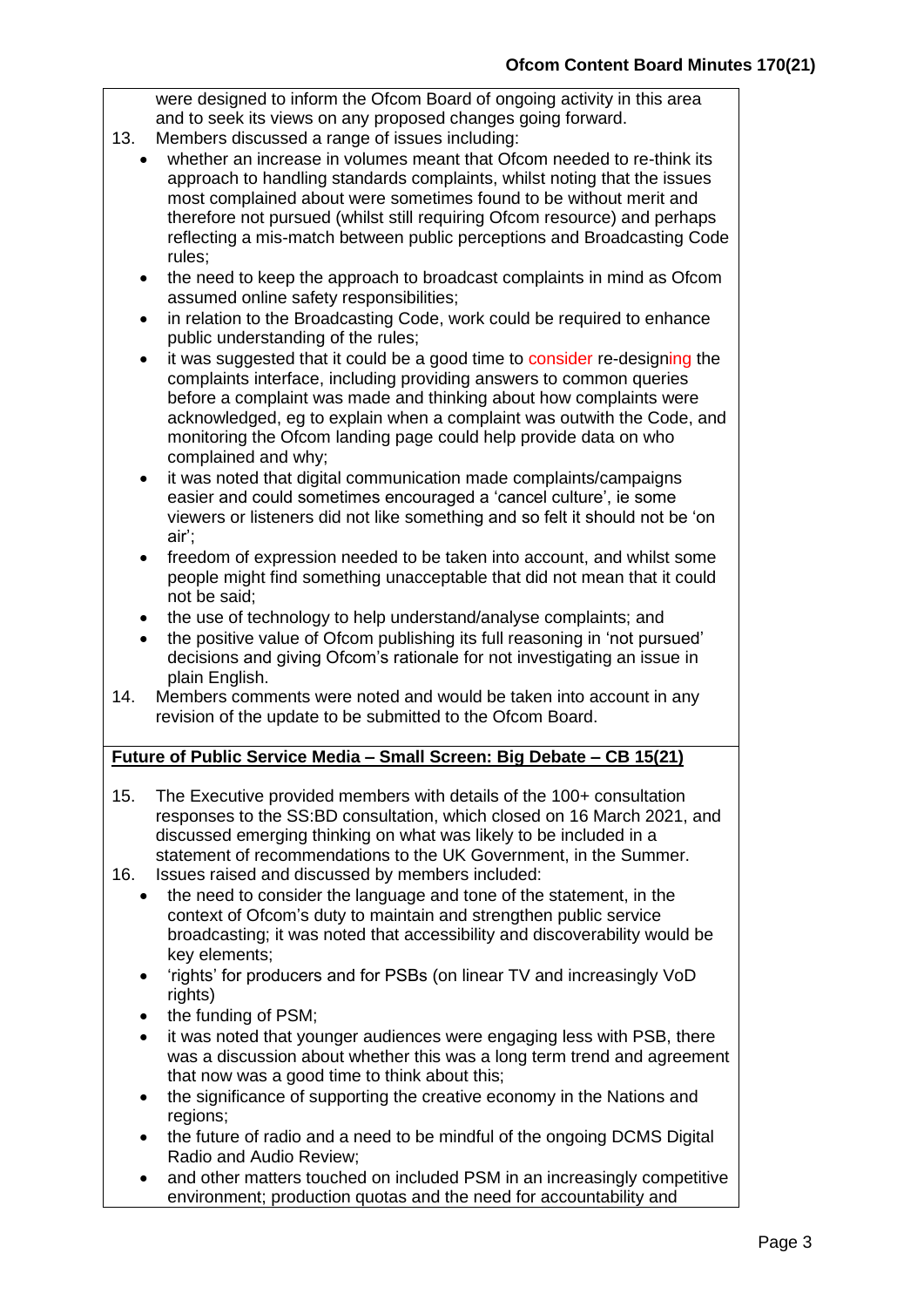transparency, eg in relation to BBC Studios.

17. Final proposals for the SS:BD statement were expected to be submitted for discussion at the Ofcom Board meeting in June.

#### **Ofcom's first Periodic Review of the BBC and Review of the BBC Operating Licence – CB 16(21)**

- 18. Members were briefed on the plans, approach, and timings for Ofcom's first Periodic Review of the BBC, including the review of the BBC Operating Licence. The scope of the review was wide and would include looking at the BBC First complaint process, along with whether Ofcom's levers and processes remained appropriate. The Periodic Review would set out Ofcom recommendations to the Government at mid-Charter (alongside changes Ofcom might wish to make to its own processes) and also how Ofcom might approach the regulation of the BBC looking ahead to the next Charter Period.
- 19. Issues raised and discussed by members included the risk that the Periodic Review could look like a technocratic exercise, and that it would need to show how regulation allowed Ofcom to deliver benefits for audiences; the importance of a strategic forward look and assessment of public value; allowing the BBC greater flexibility to decide where to reach audiences, whether through linear or online services, and how to measure that; evolving media markets and regulation; the need for Ofcom to have the means to step in if the BBC was not delivering on its key purposes; a need for the BBC to provide evidence that it was reaching all audiences; and the use of quotas as a measure of quality.
- 20. Terms of Reference for the Periodic Review were expected to be published in July along with a Call for Inputs related to the review of the BBC Operating Licence.

# **Media Ownership Review – CB 17(21)**

- 21. Ofcom was required to review the Media Ownership Rules every three years and make recommendations to the Secretary of State. The previous review was in 2018, when the external context (including the ongoing Fox/Sky Public Interest Test, the Cairncross Review, and the Online Harms White Paper) meant that it was not appropriate to make recommendations for changes to the Rules. A two-phased review was proposed. Phase 1, approved by the Ofcom Board, would involve a narrow set of changes to the existing Rules, to update them as far as was practicable. Phase 2, also approved by the Ofcom Board, would be a wider review to look at plurality issues.
- 22. Issues discussed by members included the timing of Phase 2, it being suggested that a review of plurality was needed several years ago: 'sufficiency of plurality' was raised as a topic to be explored; and whether it would be possible to create standards for a public service algorithm (algorithms were used, for example, by online news providers and distributors to maximise user engagement).
- 23. It was noted that the Executive planned to consult on proposals for the Rules and issue a call for inputs on wider media plurality questions in June 2021.

## **Information items**

- 24. The following items were noted:
	- Children's media literacy reports 2020/2 CB 18(21);